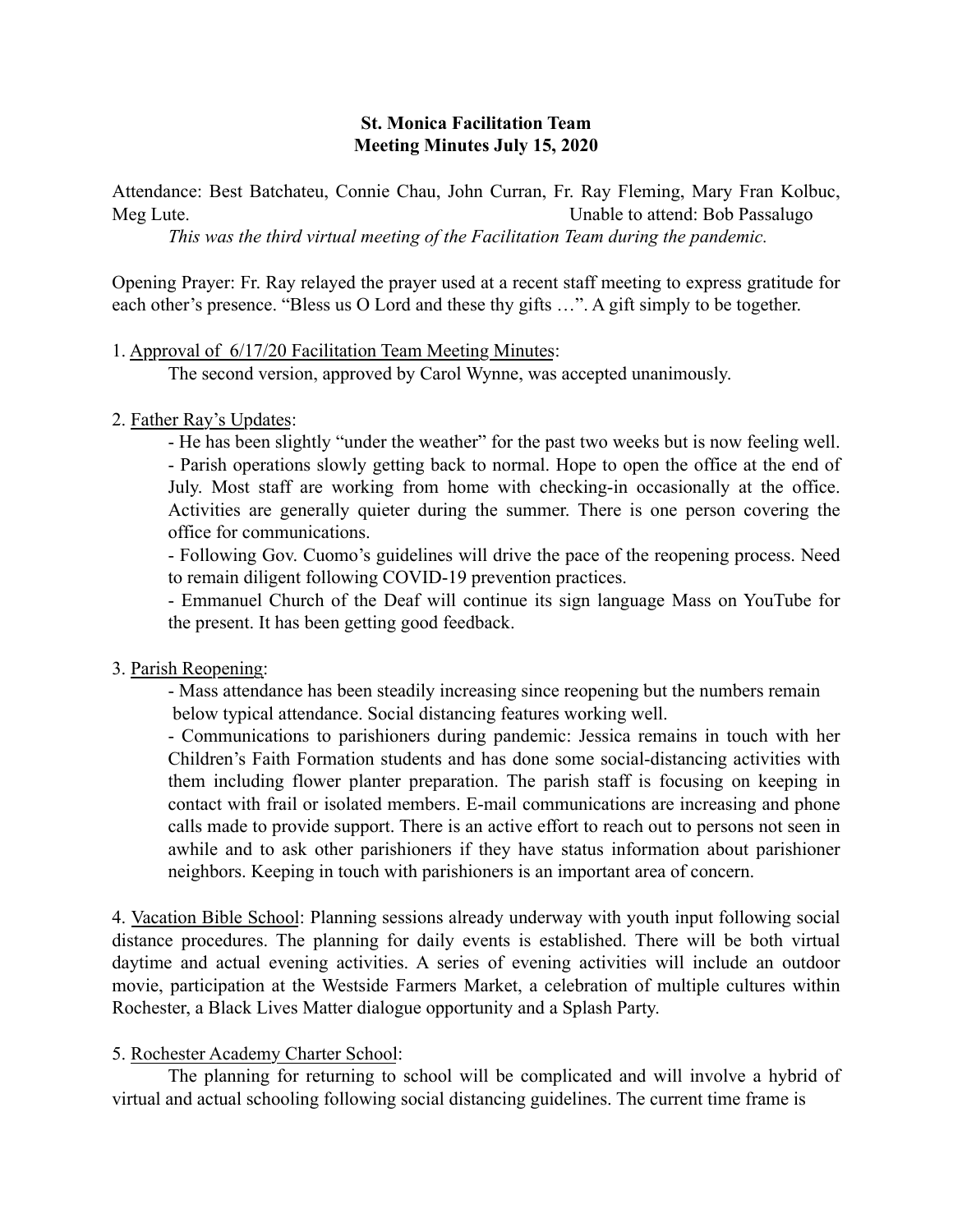St. Monica Facilitation Team -2- Meeting Minutes July 15, 2020

being used to address several of the building repair and updating projects determined by the Buildings, Safety & Grounds Group which visited the school building in June.

School Lease: Negotiations are underway between the school administrators and St. Monica to prepare new lease arrangements. The school faces strong economic pressures and has asked for a decrease in the lease fee. St. Monica parish will not ask for a traditional 3% increase this year. This will help relieve some pressure. There are no firm figures set at this time. Repair and updating projects for the school building will continue yet still provide the parish with leasing funds to help with operational expenses.

#### 6. Parish Response to Black Lives Matter and general feedback:

The parish is making an authentic response to the Black Lives Matter movement with public support (Juneteenth rally participation by Fr. Ray; church outdoor sign and educational inserts in the parish bulletin). Diane Dinkins Lourette and Jessica Tette will work with co-parish Immaculate Conception / St. Bridget's parishioners to explore outreach and discussion opportunities. Progress will be noted in the bulletin.

Face-to-face feedback has been positive to the parish's engagement in the Black Lives Matter topic. The single negative comment has been treated with a respectful and sensitive conversation underway.

7. Technology Update:

Jessica Tette is proceeding with efforts to develop a live-streamed Mass from St. Monica. Need to purchase cameras. The intent is to replace the current YouTube recorded Mass and make the religious service more broadly-available.

#### 8. Ministry and Activity Updates:

• Rite of Christian Initiation for Adults: Five new members (adults and children) were received into the Church this past July 12th. There were three First Communions and three Confirmations. Deacon Matt Dudek is coordinating five upcoming Baptisms.

• The Welcome Committee has not met during the current restrictions. Will still pursue the process of returning funds, if requested, for the cancelled spring dinner. The group does not know at this time whether the September parish picnic will be held.

• Wednesday Prayer Group and meditation group: virtual meetings continue.

• Buildings, Grounds and Safety Group: Needs to set its next meeting date. There are projects that need monitoring and follow-through.

• Westside Farmers Market continues its successful season under the COVID-19 socialdistancing and health guidelines. Market staff greet each visitor with an opportunity for handsanitizing and getting PPE masks. Getting exceptional cooperation from shoppers.